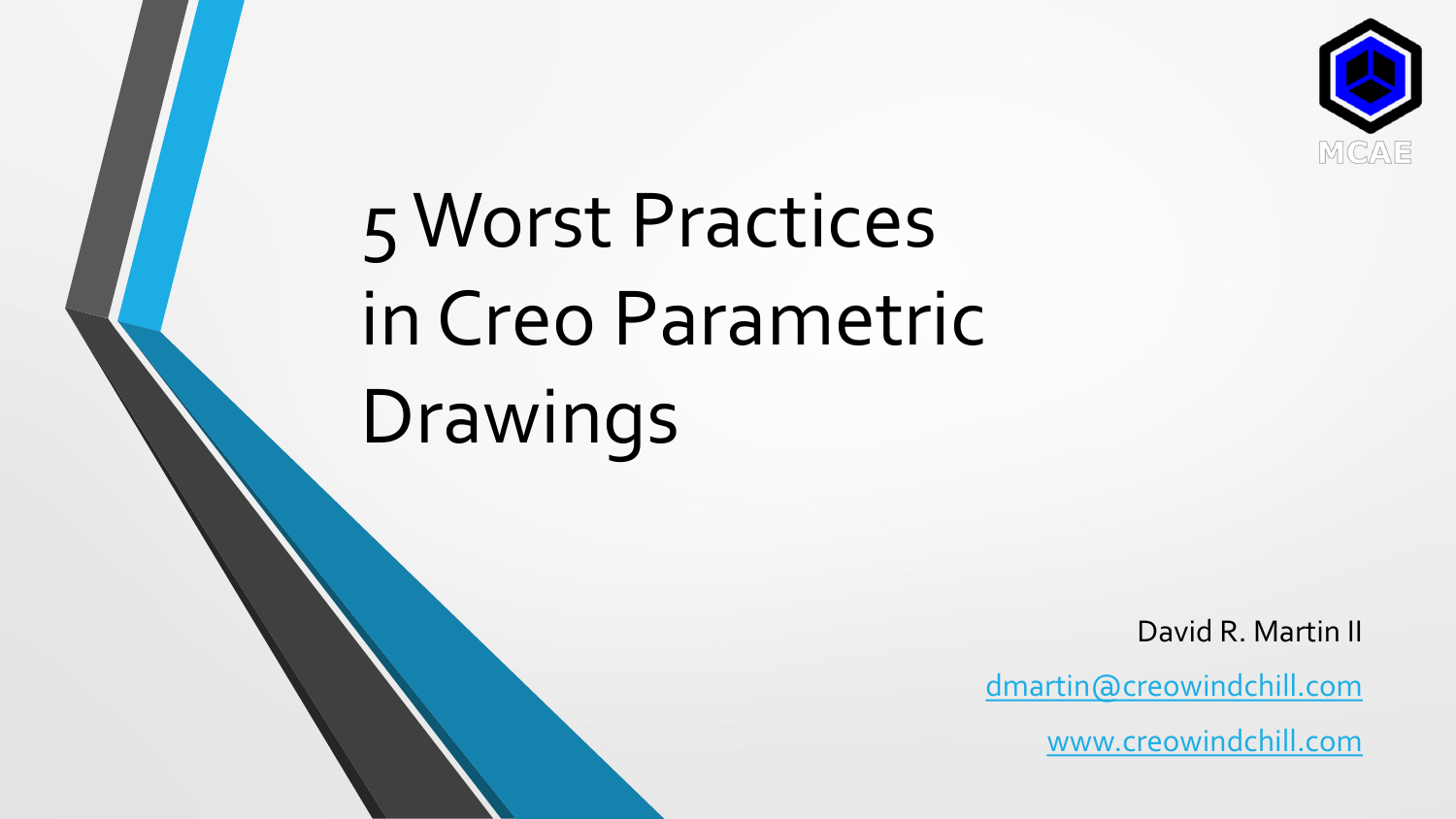## 5. Too Many Created Dimensions

- Users can either manually create dimensions on a drawing or use the preferred methods of showing model annotations.
- To view which dimensions were created and which were shown, click **Tools > Switch Dimensions**.
	- Most model dimensions will have a name in the format of d# (where # is a number).
	- Created dimensions will have a name in the format of ad#.
- The **Review > Highlight by Attributes**  command will also identify created vs. shown dimensions.
- The old rule of thumb was that 95% or more of the dimensions on a drawing should come from the model. With Flexible Modeling and Model Based Annotations this value can vary.



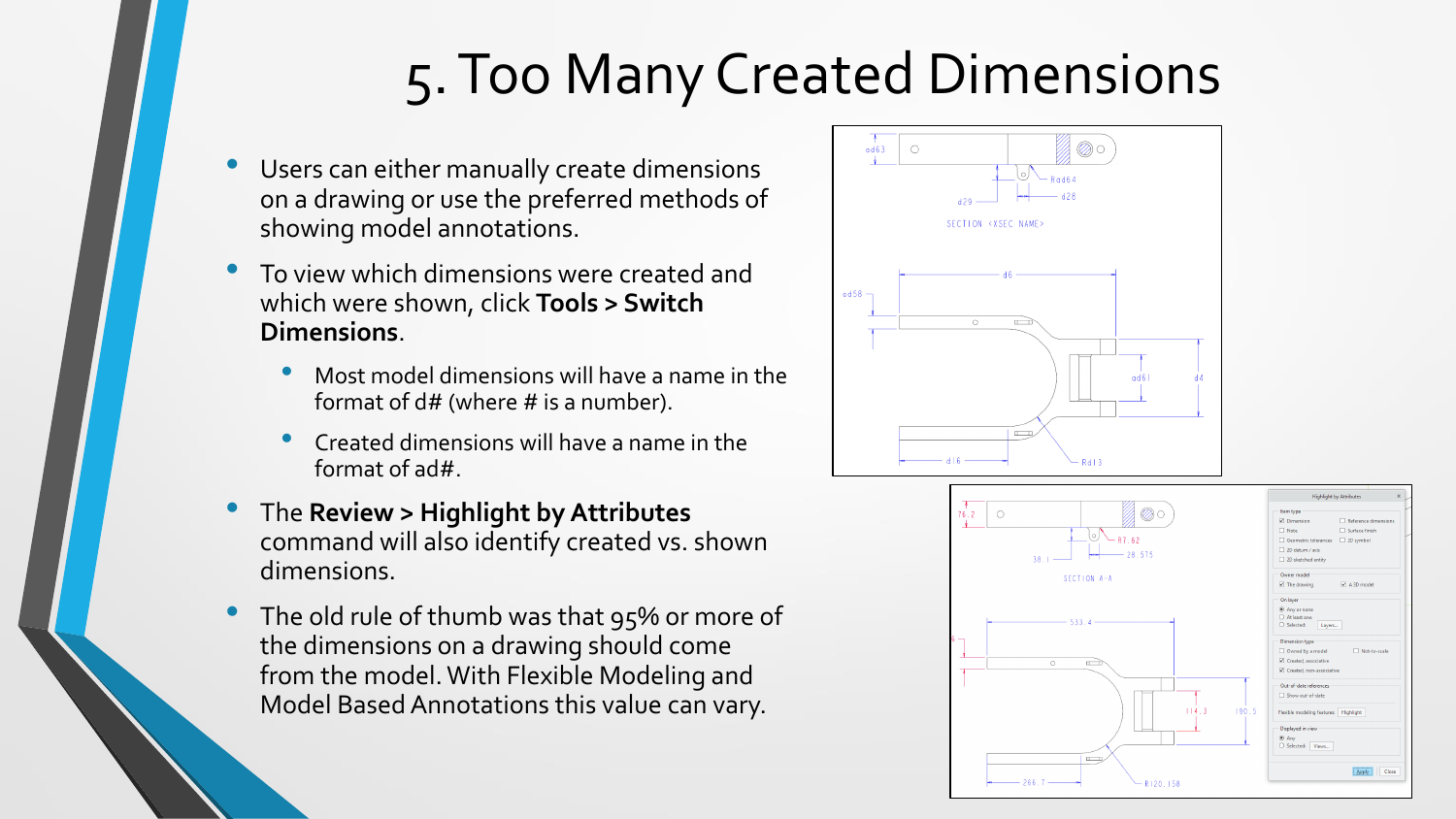#### 4. Manual Text instead of Parameters

|            | THIS DOCUMENT UNDER WINDCHILL PDMLINK CONTROL |                 |                                         |                                      |  |  |  |  |  |  |
|------------|-----------------------------------------------|-----------------|-----------------------------------------|--------------------------------------|--|--|--|--|--|--|
| <b>REV</b> | VER.                                          | LIFECYCLE STATE | <b>LAST CHANGE</b><br><b>DATE</b><br>BY |                                      |  |  |  |  |  |  |
|            |                                               | <b>RELEASED</b> |                                         | PTC WM MODIFIED ONPTC WM MODIFIED BY |  |  |  |  |  |  |

| Look In                       |                    |                       |                    |                    |        |                          |            |                          |                          |                      |
|-------------------------------|--------------------|-----------------------|--------------------|--------------------|--------|--------------------------|------------|--------------------------|--------------------------|----------------------|
| Part                          |                    | $\blacktriangleright$ | GEAR_MM_START_PART |                    |        |                          |            |                          |                          | $\blacktriangledown$ |
|                               |                    |                       |                    |                    |        |                          |            |                          |                          |                      |
| Filter By Default             |                    |                       |                    |                    |        |                          |            |                          | $\overline{\phantom{a}}$ | Customize            |
| Name                          | Type               | Value                 | Designate          | Access             | Source | Descriptio               | Restricted | Unit                     | Unit Quar                |                      |
| PTC_WM_VERSION                | <b>String</b>      | .0                    | $\Box$             | Locked Windchill   |        |                          | $\Box$     |                          |                          | A                    |
| PTC_WM_LIFECYCLE_STATE        | String             |                       | $\Box$             | Locked Windchill   |        |                          | $\Box$     |                          |                          |                      |
| PTC WM LIFECYCLE              | String             |                       | $\Box$             | Locked Windchill   |        |                          | $\Box$     |                          |                          |                      |
| PTC WM LOCATION               | String             |                       | $\Box$             | Locked Windchill   |        |                          | $\Box$     |                          |                          |                      |
| PTC WM CREATED BY             | String             |                       | $\Box$             | Locked Windchill   |        |                          | $\Box$     |                          |                          |                      |
| PTC_WM_CREATED_ON             | String             | 04-Dec-13 01:50:12 PM | $\Box$             | Locked Windchill   |        |                          | $\Box$     |                          |                          | 合                    |
| PTC_WM_MODIFIED_BY            | String             |                       | $\Box$             | Locked Windchill   |        |                          | $\Box$     |                          |                          |                      |
| PTC_WM_MODIFIED_ON            | String             | 04-Dec-13 01:50:12 PM | $\Box$             | Locked Windchill   |        |                          | $\Box$     |                          |                          |                      |
| PTC WM TEAM                   | String             |                       | $\Box$             | Locked Windchill   |        |                          | $\Box$     |                          |                          |                      |
| PTC MODIFIED                  | Yes No             | <b>YES</b>            | $\Box$             | <b>ALocked</b> PDM |        |                          | $\Box$     |                          |                          |                      |
| <b>PINION</b>                 | String             | N                     | П                  | <b>A</b> pFull     |        | User-Define Pinion or G  | $\Box$     |                          |                          |                      |
| LARGE GEAR D                  | <b>Real Number</b> | 60,000000             | □                  | <sup>8</sup> pFull |        | User-Define Gear (not pi | $\Box$     |                          |                          |                      |
| SMALL_GEAR_D                  | <b>Real Number</b> | 12.750000             | $\Box$             | <sup>2</sup> PFull |        | User-Define Pinion Norr  | $\Box$     |                          |                          |                      |
| ٠<br>$\overline{\phantom{0}}$ |                    |                       |                    |                    |        | Main                     |            | $\overline{\phantom{a}}$ | Properties               | 莭<br>$\blacksquare$  |

- Wherever possible, table cells and notes should refer to parameters instead of text entered by a user.
- Manually entered text must be updated manually, which increases the probability someone will forget or enter incorrect values.
- Use **Tools > Parameters** to determine which the names of model parameters.
- Typing an ampersand the and sign & before the name of the parameter will automatically extract its value.
- Changes to the value will update the drawing when the tables and sheets are updated, preserving the parametric nature of the drawing.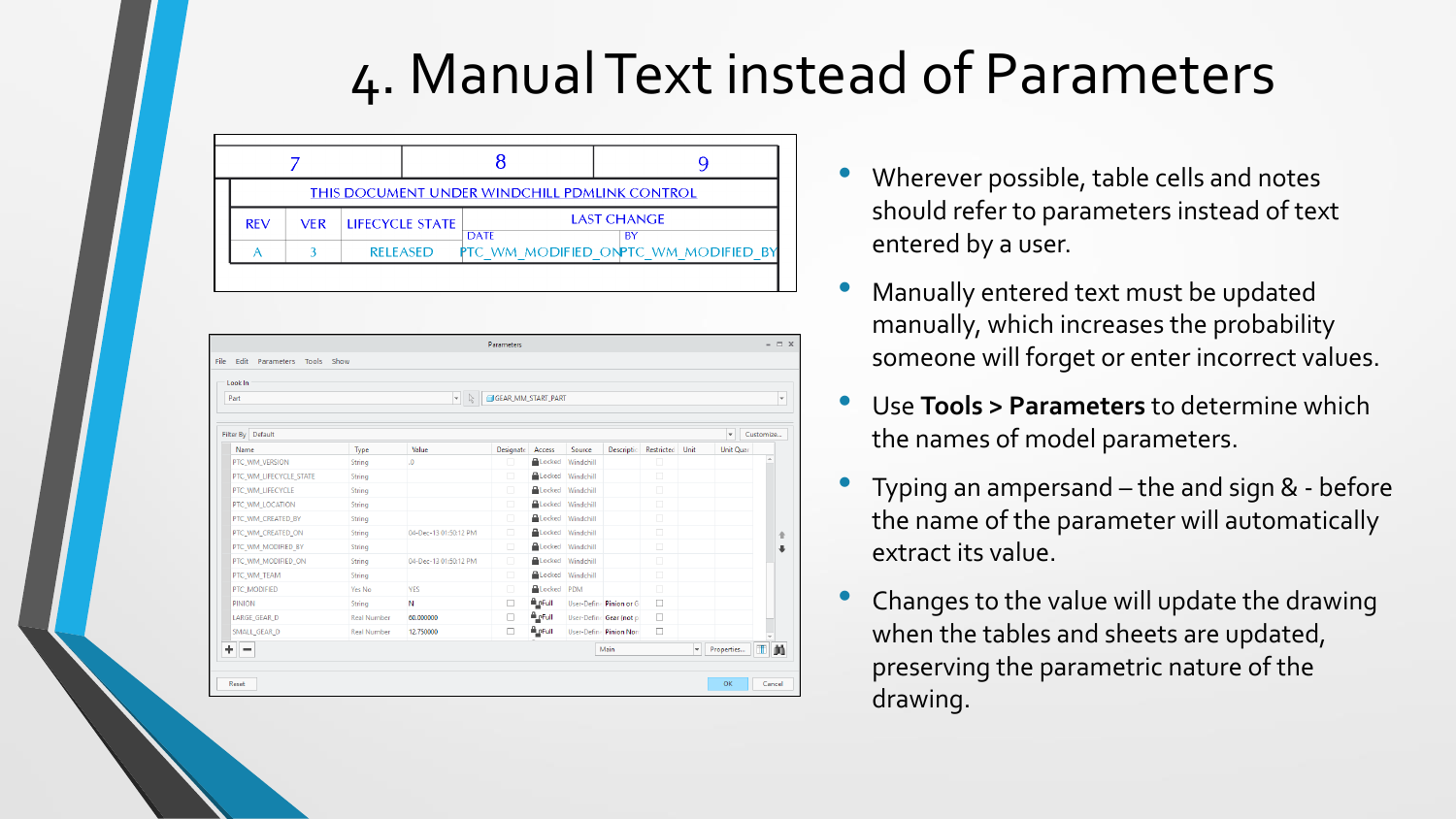## 3. Manual BOM Tables

- Bills of Material (BOMs) should be created using Repeat Regions and Pro/REPORT functionality. These tools automatically extract model information to populate your tables.
- For whatever reasons, some users create tables manually, which requires manual updates and increases the likelihood of errors.
- Use **Table > Switch Symbols** to see which tables have manually entered text and which are driven by report parameters.

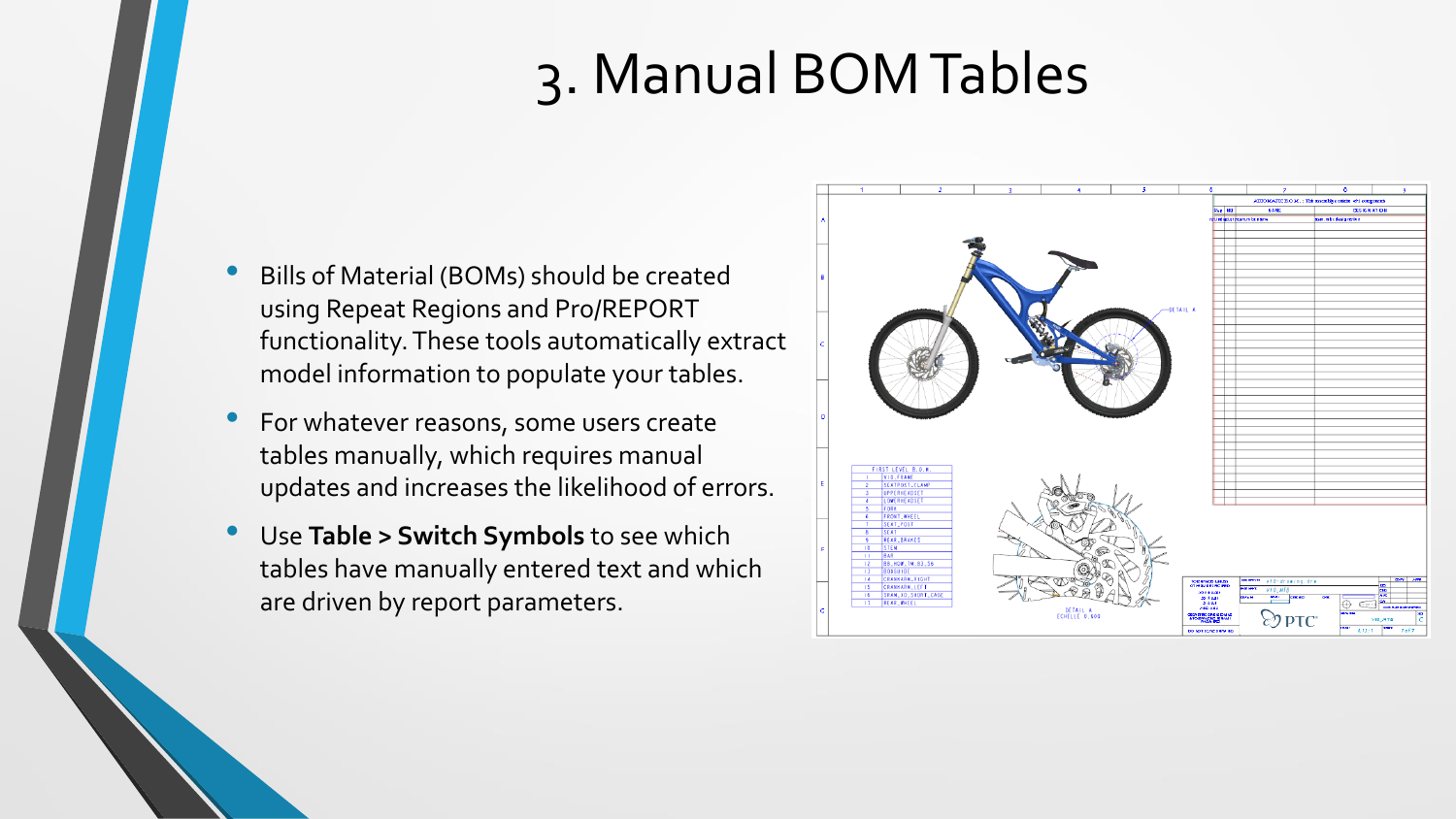### 2. Sketched Entities



- Sketched entities should be kept to a minimum on drawings as they are cumbersome to create and maintain.
- Using sketched entities to fake model features is a terrible practice and should not be used.
- Rather than sketching entities on a drawing sheet, you should open the model and create, delete, or edit definition of features.
- The **Review > Highlight by Attributes** command can be used to identify sketched entities on a drawing sheet.